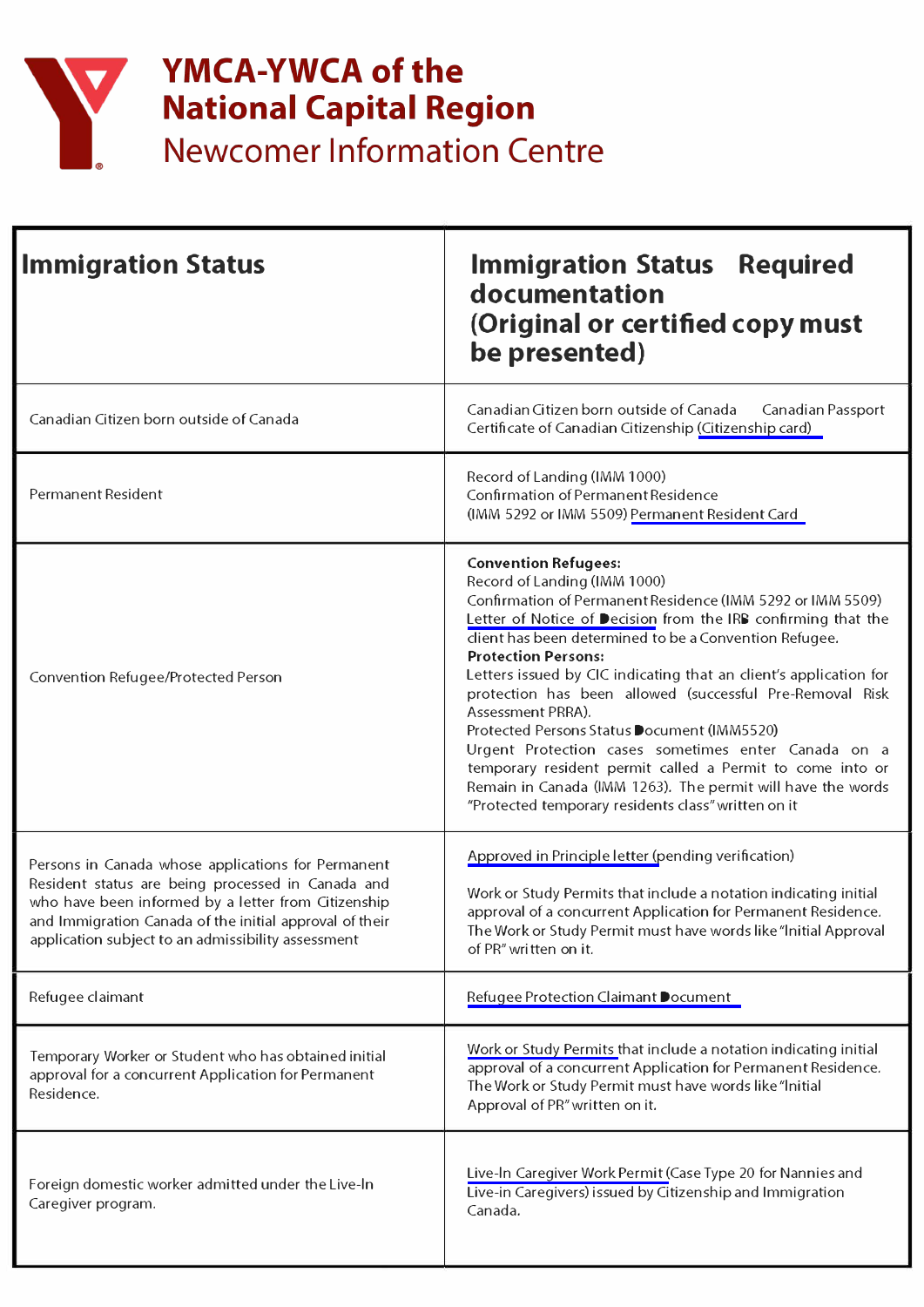







NOTICE OF DECISION<br>
[Immigration and Refugee Protection Act, 22.107(1)]<br>
[Refugee Protection Division Rules, Rule 61]

Member

In the claim for refugee protection of:  $\begin{minipage}[c]{0.9\linewidth} \begin{tabular}{l} \multicolumn{2}{c} {\bf DOB:} \end{tabular} \end{minipage} \begin{minipage}[c]{0.9\linewidth} \begin{tabular}{l} \multicolumn{2}{c} {\bf ID:} \end{tabular} \end{minipage} \end{minipage} \begin{minipage}[c]{0.9\linewidth} \end{minipage} \vspace{0.00002} \begin{minipage}[c]{0.9\linewidth} \begin{tabular}{l} \multicolumn{2}{c} {\bf ID:} \end{tabular} \end{minipage} \end{minipage} \begin{minipage}[c]{0.9\linewidth} \begin{tabular}{$ 

The Refugee Protection Division determines that the claimant

IS A CONVENTION REFUGEE AND THEREFORE THE REFUGEE PROTECTION DIVISION ACCEPTS THE CLAIM.



RPD.15.2 (April 7602)<br>Disposible on finaguis

Canada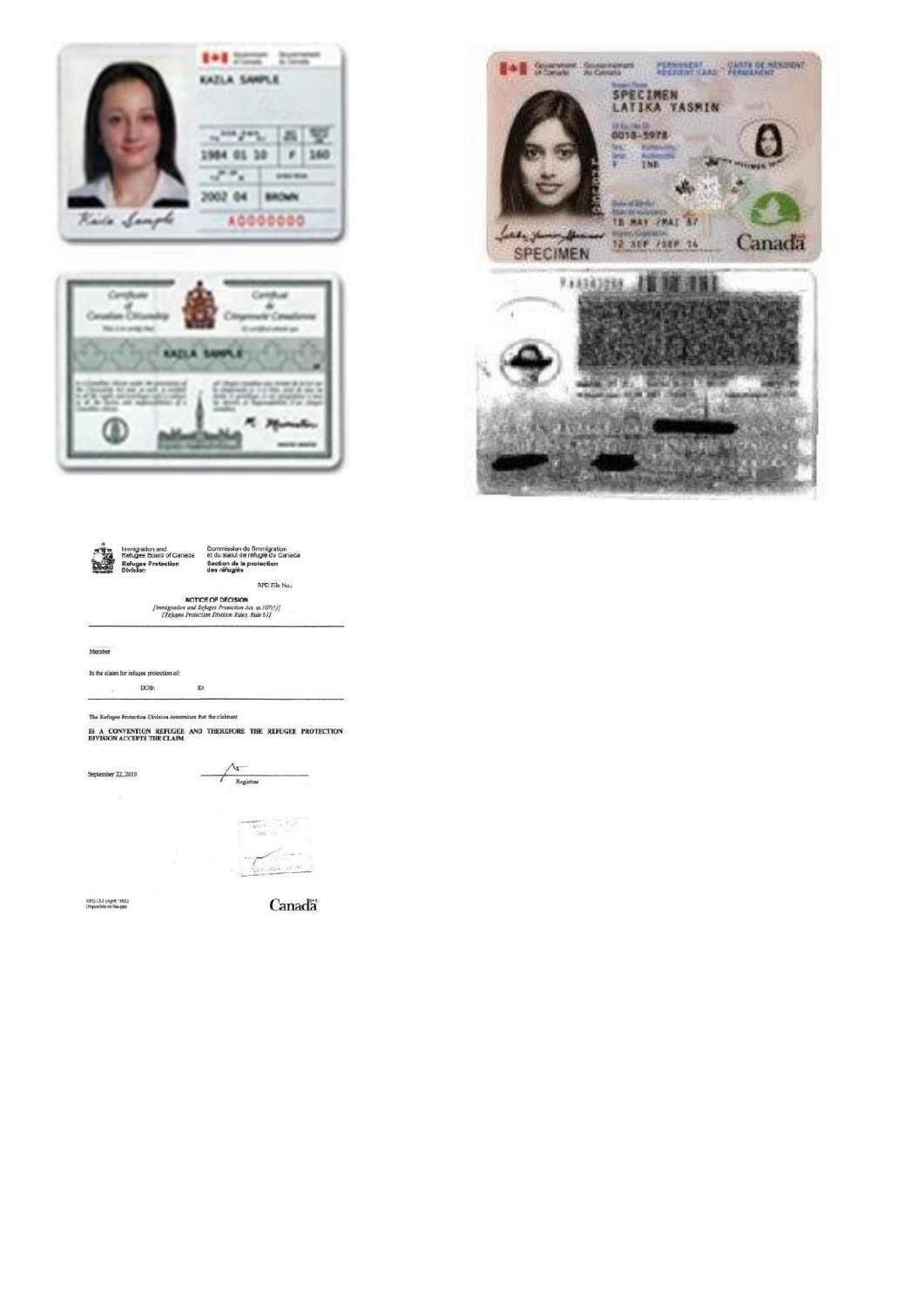## **T+1** Stevenig and .... Shapened at ...



**CASE PROCESSING CENTRE**<br>6212 - 55th Avenue<br>Vegreville, AB 79C 1W5

CLENT # 59120271 04 May 2011

This lotter reflex to your application for parametent residence under the spouse or co partner in Canada class. on bis

We are pleased to advise you that processing of your application has been completed. The Capada funnity<br>nice the ETOBICOKE will connect you concerning your permanent

---f your appearancest, you and your family members, if any, will<br>figinal identification document(s) to the Canada Insulgration<br>mecrining the granting of permanent residence states will be<br>massed regidence is granting. He nam ecision<br>r. <u>If p</u>s

et number in the top<br>; it lets people see an<br>courself, you nhould icat pum<br>sr; it lets people<br>self, you s d this lotter is your personal identification<br>boot you that is on your immigration file. To<br>use it. When you uned a letter or fax to us, al

age your address, please tall us immediately by calling the Citizens<br>a Canada Call Centre at 1-888-242-2100, or on the internet at latter<br>so tax parameter information and application kits from the Call Costs<br>to threthe ass

Officer CWW/F<br>Case Processing Centre<br>Vegroville, Alberta